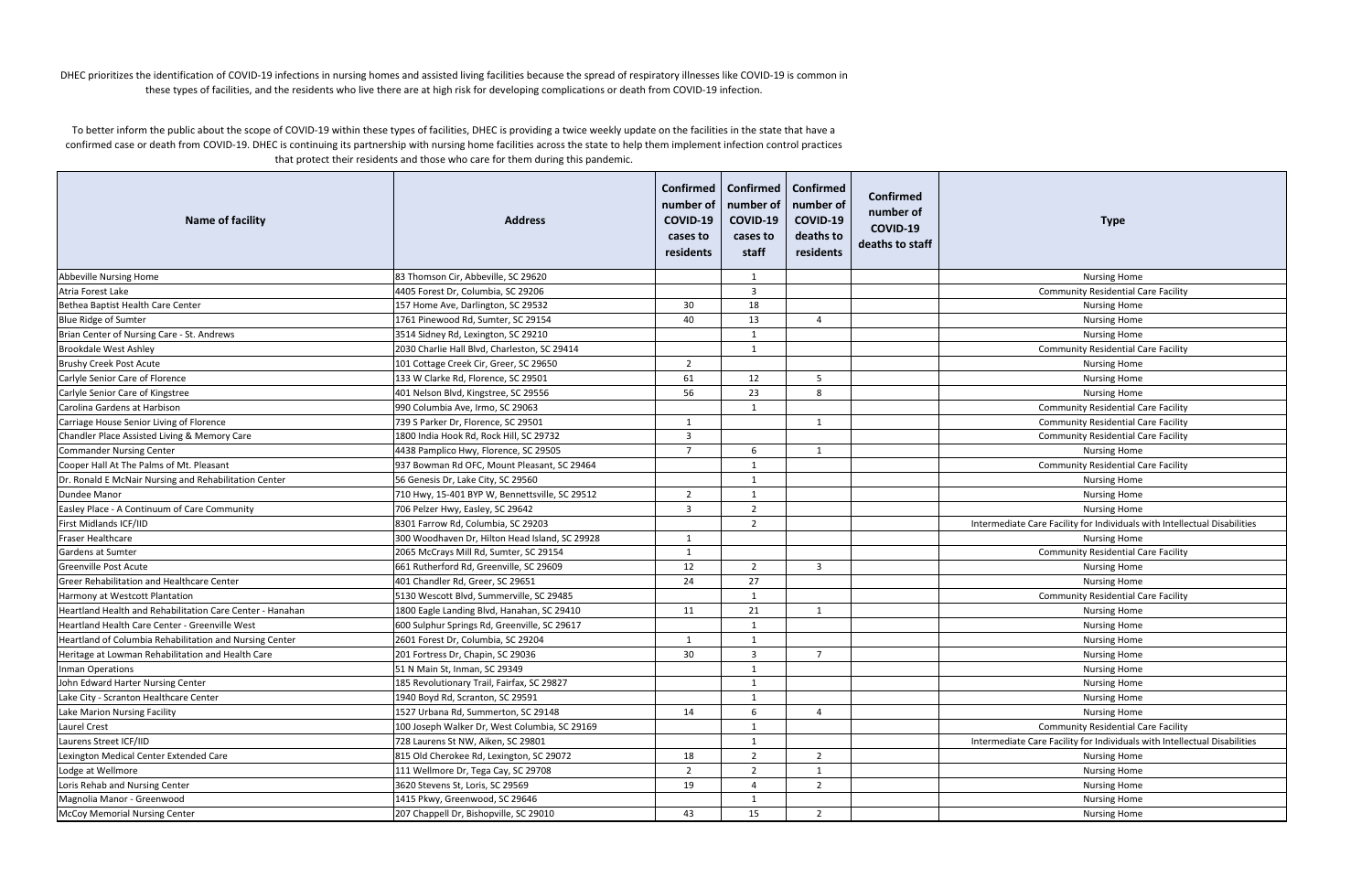| Merrill Gardens at Carolina Park                                       | 3501 Merrill Pl, Mt. Pleasant, SC 29466            | 1                       | 1              | 1              |                | <b>Community Residential Care Facility</b>                                |
|------------------------------------------------------------------------|----------------------------------------------------|-------------------------|----------------|----------------|----------------|---------------------------------------------------------------------------|
| Midlands Health and Rehabilitation Center                              | 1007 N Kings St, Columbia, SC 29223                | 22                      | 6              | $\overline{2}$ |                | <b>Nursing Home</b>                                                       |
| Millennium Post Acute Rehabilitation                                   | 2416 Sunset Blvd, West Columbia, SC 29169          | 55                      | 28             | -5             |                | <b>Nursing Home</b>                                                       |
| Mirci Group Home I                                                     | 581 Beckman Rd, Columbia, SC 29203                 |                         | 1              |                |                | <b>Community Residential Care Facility</b>                                |
| Morningside of Beaufort                                                | 109 Old Salem Rd, Beaufort, SC 29902               |                         | $\overline{3}$ |                |                | <b>Community Residential Care Facility</b>                                |
| Morrell Nursing Center                                                 | 900 N Marquis Hwy, Hartsville, SC 29550            | 1                       | 1              |                |                | <b>Nursing Home</b>                                                       |
| Mulberry Park Units 301 - 306                                          | 714 E National Cemetery Rd, Florence, SC 29506     | 8                       | $\overline{4}$ | 1              |                | Intermediate Care Facility for Individuals with Intellectual Disabilities |
| MUSC Health Chester Nursing Home                                       | 1 Medical Park Dr, Chester, SC 29706               | $\overline{1}$          |                |                |                | <b>Nursing Home</b>                                                       |
| Myrtle Beach Manor                                                     | 9547 Hwy 17 N, Myrtle Beach, SC 29572              |                         | $\overline{1}$ |                |                | <b>Nursing Home</b>                                                       |
| New Hope Carolinas                                                     | 101 Sedgewood Dr, Rock Hill, SC 29732              | 17                      | $\overline{2}$ |                |                | Residential Treatment Facility for Children & Adolescents                 |
| NHC HealthCare Bluffton                                                | 3039 Okatie Hwy, Bluffton, SC 29909                | $\overline{\mathbf{3}}$ |                | 2              |                | <b>Nursing Home</b>                                                       |
| <b>NHC HealthCare Laurens</b>                                          | 379 Pinehaven St Ext, Laurens, SC 29360            |                         | 1              |                |                | <b>Nursing Home</b>                                                       |
| NHC HealthCare North Augusta                                           | 350 Austin Graybill Rd, North Augusta, SC 29841    | 1                       |                |                |                | <b>Nursing Home</b>                                                       |
| NHC HealthCare Parklane                                                | 7601 Parklane Rd, Columbia, SC 29223               | $\overline{2}$          | 2              |                |                | <b>Nursing Home</b>                                                       |
| NHC HealthCare Sumter                                                  | 1018 N Guignard Dr, Sumter, SC 29150               | 1                       |                |                |                | <b>Nursing Home</b>                                                       |
| Oakleaf Village of Lexington                                           | 800 N Lake Dr, Lexington, SC 29072                 | 11                      | 5              | $\overline{2}$ |                | <b>Community Residential Care Facility</b>                                |
| Opus Post Acute Rehabilitation                                         | 300 Agape Dr, West Columbia, SC 29169              |                         | 1              |                |                | <b>Nursing Home</b>                                                       |
| Patewood Rehabilitation and Healthcare Center                          | 2 Griffith Rd, Greenville, SC 29607                |                         | 1              |                |                | <b>Nursing Home</b>                                                       |
| Pecan Lane Buildings 201 - 205                                         | 714 E National Cemetery Rd, Florence, SC 29506     | 9                       | 13             | $\overline{1}$ |                | Intermediate Care Facility for Individuals with Intellectual Disabilities |
| Pecan, Mulberry, and WAC Building Floating Staff                       | 714 E National Cemetery Rd, Florence, SC 29506     |                         | $\overline{4}$ |                |                | Intermediate Care Facility for Individuals with Intellectual Disabilities |
| <b>Pendleton Manor</b>                                                 | 414 Summit Dr, Greenville, SC 29609                | 30                      | 8              | $\overline{a}$ |                | <b>Community Residential Care Facility</b>                                |
| Poinsett Rehabilitation and Healthcare Center                          | 8 N Texas Ave, Greenville, SC 29611                | $\mathbf{8}$            | 10             | $\overline{1}$ |                | <b>Nursing Home</b>                                                       |
| Presbyterian Communities of South Carolina - Foothills Skilled Nursing | 205 Bud Nalley Dr, Easley, SC 29642                | $\overline{\mathbf{3}}$ | 1              | $\overline{1}$ |                | <b>Nursing Home</b>                                                       |
| Prince George Healthcare Center                                        | 901 Maple St, Georgetown, SC 29440                 |                         | 1              |                |                | <b>Nursing Home</b>                                                       |
| Pruitt Health - Blythewood                                             | 1075 Heather Green Dr, Columbia, SC 29229          | 62                      | 24             | $\overline{7}$ |                | <b>Nursing Home</b>                                                       |
| Pruitt Health - Columbia                                               | 2451 Forest Dr, Columbia, SC 29204                 |                         | 5              |                |                | <b>Nursing Home</b>                                                       |
| Pruitt Health - Ridgeway                                               | 213 Tanglewood Ct, Ridgeway, SC 29130              | 68                      | 14             | $\overline{a}$ |                | <b>Nursing Home</b>                                                       |
| Pruitt Health - Rock Hill                                              | 261 S Herlong Ave, Rock Hill, SC 29732             | 10                      | 10             |                |                | Nursing Home                                                              |
| Pruitt Health - Walterboro                                             | 401 Witsell St, Walterboro, SC 29488               | 19                      | $\overline{3}$ | -1             |                | <b>Nursing Home</b>                                                       |
| Rehab Center of Cheraw                                                 | 1150 State Rd, Cheraw, SC 29520                    | $\overline{3}$          | $\mathbf{1}$   |                |                | <b>Nursing Home</b>                                                       |
| Ridge Rehabilitation and Healthcare Center                             | 226 W A Reel Dr, Edgefield, SC 29824               |                         | $\overline{2}$ |                |                | <b>Nursing Home</b>                                                       |
| Ridgeway Manor Healthcare Center                                       | 117 Bellfield Rd, Ridgeway, SC 29130               |                         | 1              |                |                | <b>Nursing Home</b>                                                       |
| Rock Hill Post Acute Care                                              | 159 Sedgewood Dr, Rock Hill, SC 29732              | -1                      |                |                |                | <b>Nursing Home</b>                                                       |
| Rolling Green Village Healthcare Facility                              | 1 Hoke Smith Blvd, Greenville, SC 29615            | 6                       | $\overline{3}$ | 1              |                | <b>Nursing Home</b>                                                       |
| RoseCrest Community Residential Care                                   | 200 Fortress Dr, Inman, SC 29349                   |                         | $\mathbf{1}$   |                |                | <b>Community Residential Care Facility</b>                                |
| Sherman Residential Care                                               | 20 Mayfield St, Greenville, SC 29601               | -1                      |                |                |                | <b>Community Residential Care Facility</b>                                |
| Simpsonville Rehabilitation and Healthcare Center                      | 807 SE Main St, Simpsonville, SC 29681             | $\overline{7}$          | 1              |                |                | <b>Nursing Home</b>                                                       |
| Southern Oaks Rehabilitation and Healthcare Center                     | 109 Bentz Rd, Piedmont, SC 29673                   | $\overline{4}$          |                |                |                | <b>Nursing Home</b>                                                       |
| Southland Health Care Center                                           | 722 S Dargan St, Florence, SC 29506                | $\mathbf{1}$            |                |                |                | <b>Nursing Home</b>                                                       |
| Sumter East Health and Rehabilitation Center                           | 880 Carolina Ave, Sumter, SC 29150                 | $\overline{2}$          | 1              |                |                | <b>Nursing Home</b>                                                       |
| The Blake at Woodcreek Farms                                           | 385 Spears Creek Church Rd, Elgin, SC 29045        |                         | 1              |                |                | <b>Community Residential Care Facility</b>                                |
| Vanguard Residential Services I                                        | 100 E Hospital St, Manning, SC 29102               | 5                       | $\overline{2}$ |                |                | <b>Community Residential Care Facility</b>                                |
| Westminster Health and Rehabiliation Center                            | 1330 India Hook Rd, Rock Hill, SC 29732            |                         | $\overline{2}$ |                |                | <b>Nursing Home</b>                                                       |
| White Oak at North Grove                                               | 290 N Grove Medical Park Dr, Spartanburg, SC 29303 | 1                       | 1              |                |                | <b>Nursing Home</b>                                                       |
| White Oak Manor - Columbia                                             | 3001 Beechaven Rd, Columbia, SC 29204              | $\mathbf{1}$            |                |                |                | <b>Nursing Home</b>                                                       |
| White Oak Manor - Lancaster                                            | 253 Craig Manor Rd, Lancaster, SC 29720            |                         | 1              |                |                | <b>Nursing Home</b>                                                       |
| White Oak Manor - Newberry                                             | 2555 Kinard St, Newberry, SC 29108                 | -1                      |                |                |                | <b>Nursing Home</b>                                                       |
| White Oak of Rock Hill                                                 | 1915 Ebenezer Rd, Rock Hill, SC 29732              |                         | 1              |                |                | <b>Nursing Home</b>                                                       |
| Wildewood Downs Nursing and Rehabilitation Center                      | 731 Polo Rd, Columbia, SC 29223                    | $\overline{4}$          | 6              | 3              | $\overline{2}$ | <b>Nursing Home</b>                                                       |
| Williamsburg Residential Care Facility                                 | 14 WRCF St, Kingstree, SC 29556                    |                         | 1              |                |                | <b>Community Residential Care Facility</b>                                |
| <b>Windsor Manor Nursing Home</b>                                      | 5583 Summerton Hwy, Manning, SC 29102              | 42                      | 27             | 13             |                | <b>Nursing Home</b>                                                       |
| <b>Totals</b>                                                          | 89                                                 | 792                     | 379            | 90             | $\mathbf{2}$   |                                                                           |
|                                                                        |                                                    |                         |                |                |                |                                                                           |